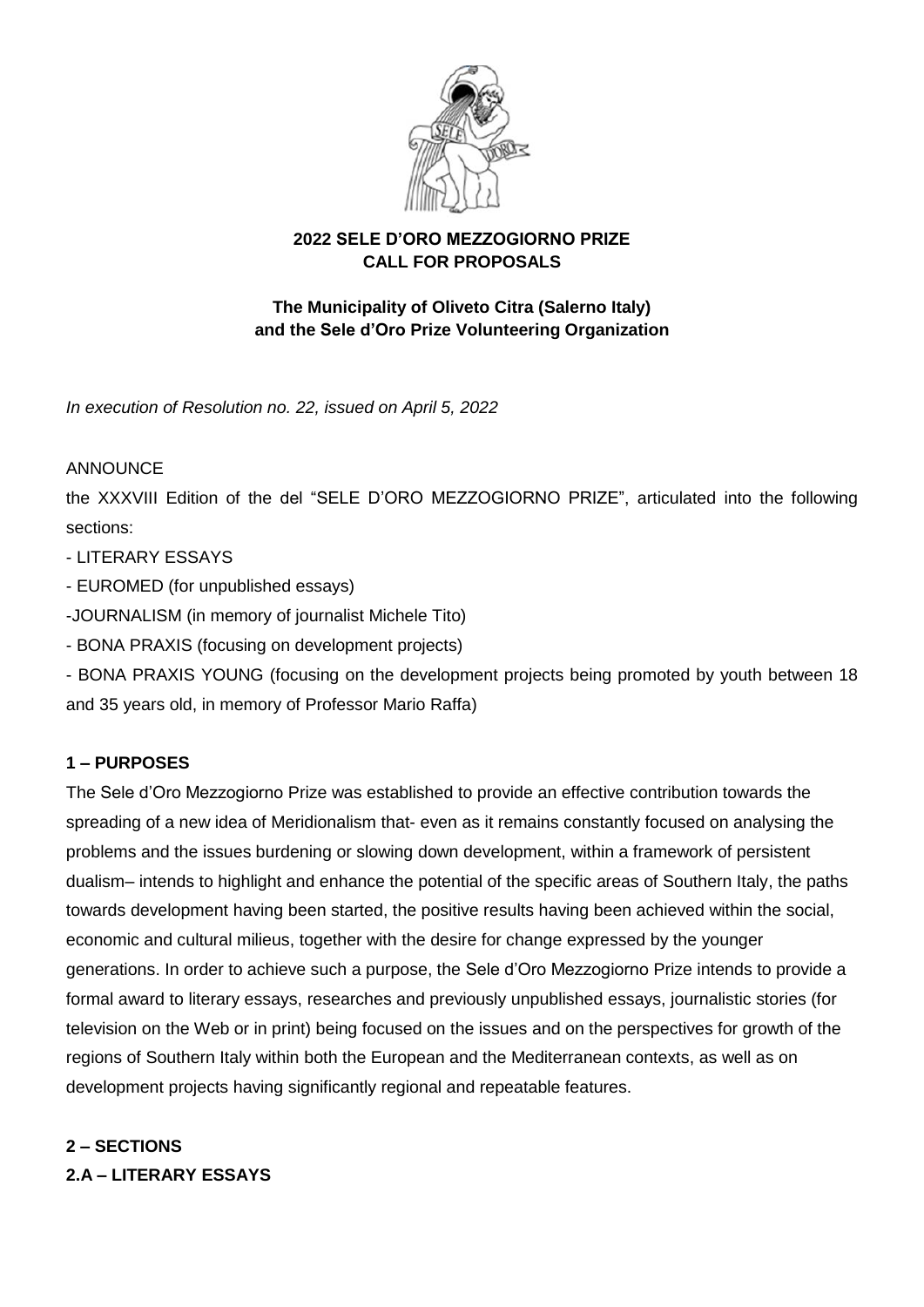This section intends to provide formal recognition to a volume focusing on institutional, economic, social, historical and juridical issues of Southern Italy having been published between June 1, 2021 and May 31, 2022.

#### **2.B –"Euromed" Prize – Previously unpublished essays**

This section intends to offer formal recognition to an unpublished essay focusing institutional, economic, social, historical and juridical issues of Southern Italy having been penned by young authors being under 35 years of age on December 31, 2021. In case of essays edited by more than one author, the age parameter shall be extended to the whole of the working group. Dissertations, doctoral theses, specialization theses, as well as texts arising from research areas being promoted by Universities and cultural institutions, both in Italy and abroad. The management, following the nomination by the Jury of the Prize, shall publish the works having been awarded prizes within a dedicated volume, to be published in cooperation with the publishing partner of the initiative (the Rubbettino Editore publishing house).

#### **2.C – The "Michele Tito" Prize**

This section intends to offer formal recognition to a journalistic story focusing on the institutional, economic, social and cultural situation in Southern Italy, in Europe and within the Mediterranean area. The following kinds of stories are viable:

– one or more analysis and editorials, having been authored and published on Italy-wide daily newspapers or printed periodicals, between June 1, 2021 and May 31, 2022;

– one or more radio-television reports having been broadcast on national channels and/or Internet portals or websites, or having been produced for teaching or home video networks and having been broadcast or submitted to all the relevant distribution networks between June 1, 2021 and May 31, 2022.

#### **2.D – The Bona Praxis Prize**

This section intends to offer formal recognition to any given initiative focusing on the economic, social or cultural development being enacted in the regions of Southern Italy and featuring clear and recognizable elements of innovation and effectiveness, as well as being replicable. Initiatives and projects being promoted by public Institutions, by Associations of the Italian third sector, as well as by qualified cooperation, cohesion and solidarity institutions having been started or accomplished within areas of the Abruzzo, Basilicata, Calabria, Campania, Molise, Apulia, Sicily and Sardinia regions are all viable. By the same token, all the initiatives and projects having completed their activities within the first quarter of 2022 or undergoing their activities as the call for proposals herein has been published, while having been implemented or waiting to be implemented within the following sectors: Development of any given area, Environment, Tourism promotion, Cultural promotion and creativity, Enhancing cultural assets, Legality, Increasing democratic participation, Research and Innovation, Technological and Productive Development, Administrative simplification and Services to Citizens.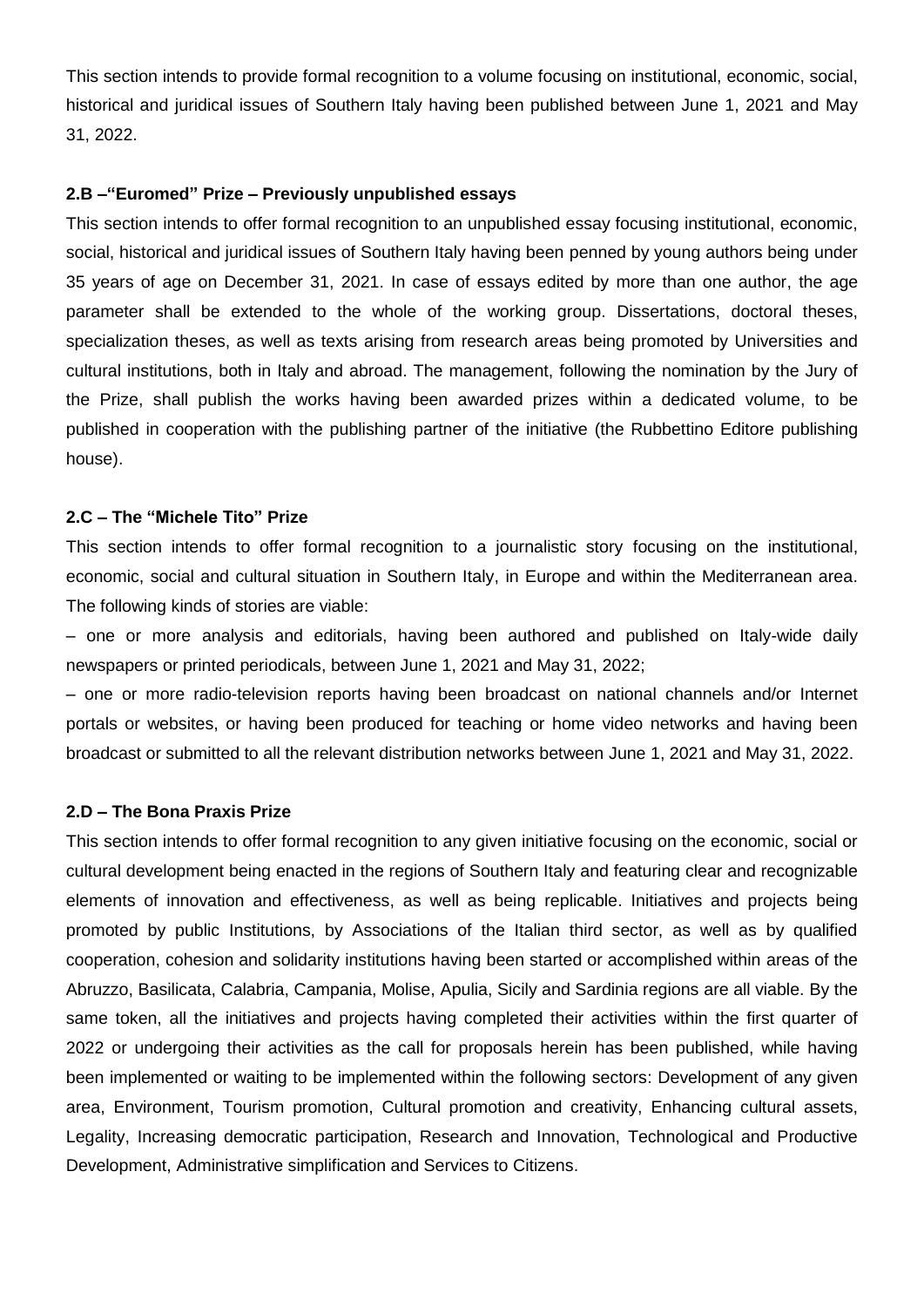### **2.E – The "Mario Raffa" Bona Praxis Young Prize**

This section intends to offer formal recognition to an initiative focused on economic development, promotion and social inclusion or to cultural growth, having already been established – or still being established– in the regions of Southern Italy and featuring clear and recognisable elements of innovation, effectiveness, originality, and actual repeatability. The projects focusing on the following areas shall have prominence: environmental sustainability, recovering neglected areas, reusing preexisting infrastructure, interventions to tackle youth-related issues, as well as particular skills and competences when creating employment is concerned. Initiatives and projects promoted by young people between 18 e 35 of age can be proposed by natural persons, individual companies, cooperative companies, partnerships, corporations, non-profit companies or other such companies having their headquarters or executive offices within the Abruzzo, Basilicata, Calabria, Campania, Molise, Apulia, Sicily or Sardinia Regions and being viable for the Prize.

In case of applications submitted by corporate subjects or associations, it is imperative that, upon the publication of the call for proposals herein, at least 2/3 of the members of the decision-making organs are under 35 years of age.

The proposals shall be assessed by a dedicated jury, made up by young persons between 18 and 35 years of age, who will assess the proposals and define, at their discretion, a ranking. The proposals having achieved the first, second and third place will be presented during one of the days of the 2022 Sele d'Oro Prize, at the end of which the winner shall be announced. The winning proposal will be able to enact advanced training activities together with the partners of the initiative.

### **3 – SUBMITTING APPLICATIONS**

Taking part in the call for proposals is free. The material needed to submit the application shall be sent within a single envelope or parcel containing the following elements exclusively:

#### **\*for the "Literary Essays" Section**

*– The Application;*

*– Three copies of the volume (one which must be original);*

*– The abstract and the pdf file of the volume in electronic format and on specific media (USB sticks, CDs, DVDs).*

### **\* for the "Euromed" Section**

*– The Application;*

*– Three hard copies of the unpublished manuscript;*

*– The abstract and the pdf file of the volume in electronic format and on specific media (USB sticks, CDs, DVDs).*

### **\*For the "Michele Tito" Prize Section**

#### *a) Articles published on people*

*– The Application;*

*– Five copies of the article(s) the participant intends to apply for the call for proposals with;*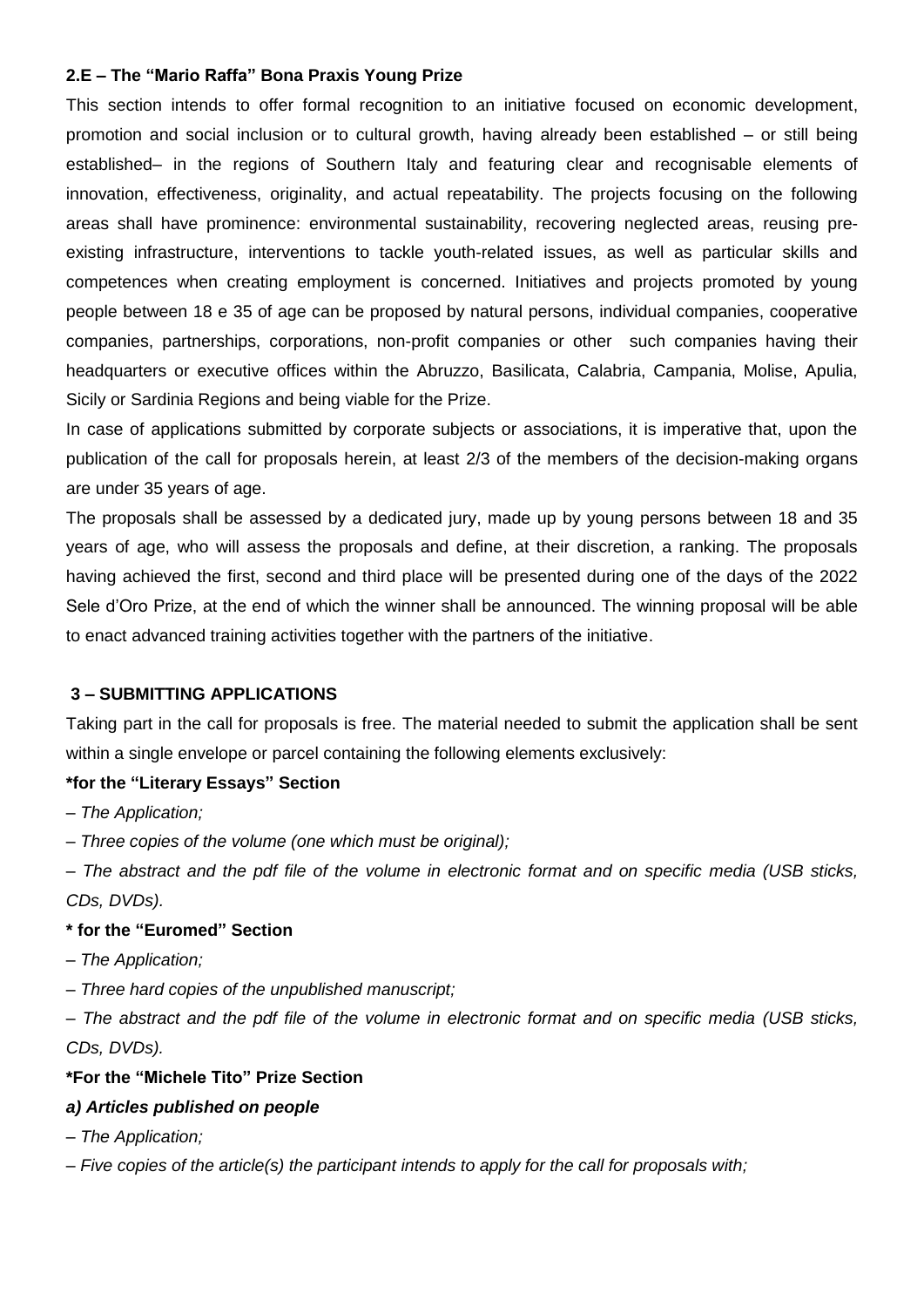*– The abstract and .pdf file of the article(s) in electronic format and on specific media (USB sticks, CDs, DVDs*

*– A statement, signed by the author(s) and containing the newspaper(s) and the date(s) the article have been published on.*

## *b) Radio and TV reports, audiovisual products having been distributed through home video or on the web*

*– The Application;*

*– Five copies of the report(s) having been submitted for the Call for Proposals (on a DVD for audiovisuals and on a CD for radio productions);*

*– A statement, signed by the author(s), indicating the newspaper(s), channel(s) or station(s) the report(s) has/have been printed or broadcast, together with the broadcast/distribution date(s).*

*The reports and the audio-visual products having been disseminated in languages other than Italian will have to be subtitled or accompanied by a written translation*

### **\*For the Bona Praxis Prize Section**

*– The Application;*

*.*

*– A summary of the project, duly filled in and signed by the person in charge of the project or by another project representative.*

### *\** **For the "Mario Raffa" Bona Praxis Young Prize Section**

*- The Application*

*- A summary of the project, duly filled in and signed by the applicant (in case of a natural person) or by the legal representative/owner of the or association.*

The relevant document **will have to arrive, through a registered letter with return receipt, or by courier, within and no later than Friday, July 15 2022 (the postmark date shall not be proof of dispatch).** The envelopes and parcels shall be sent to the following address: "Ente Premio Sele d'Oro Odv – Largo Rotondo n. 13 – 84020 Oliveto Citra (SA). **The applications having been sent or created in different ways than the aforementioned ones, being incomplete or sent after the deadline date,** shall not be taken into consideration, even if the failure to deliver it should be due to force majeure, to chance or to the action of third parties.

**PLEASE NOTE** – The application and the summary of the project (concerning the Bona Praxis and the "Mario Raffa" Bona Praxis Young Prize Sections), shall be filled in by using the application forms that can be downloaded from the website of the Sele d'Oro Prize [\(www.seledoro.eu\)](http://www.seledoro.eu/) exclusively. The jury shall have the right to communicate with the participants during the pre-selection phase about the more practical aspects of their projects and/or about the details which may have not been made sufficiently clear within the documentation.

The decision by the jury is final. Should no application or work prove adequate, the jury has the right not to announce a winner, entering into the minutes the reason for that. The jury shall have the final decision for everything not specified within the announcement herein.